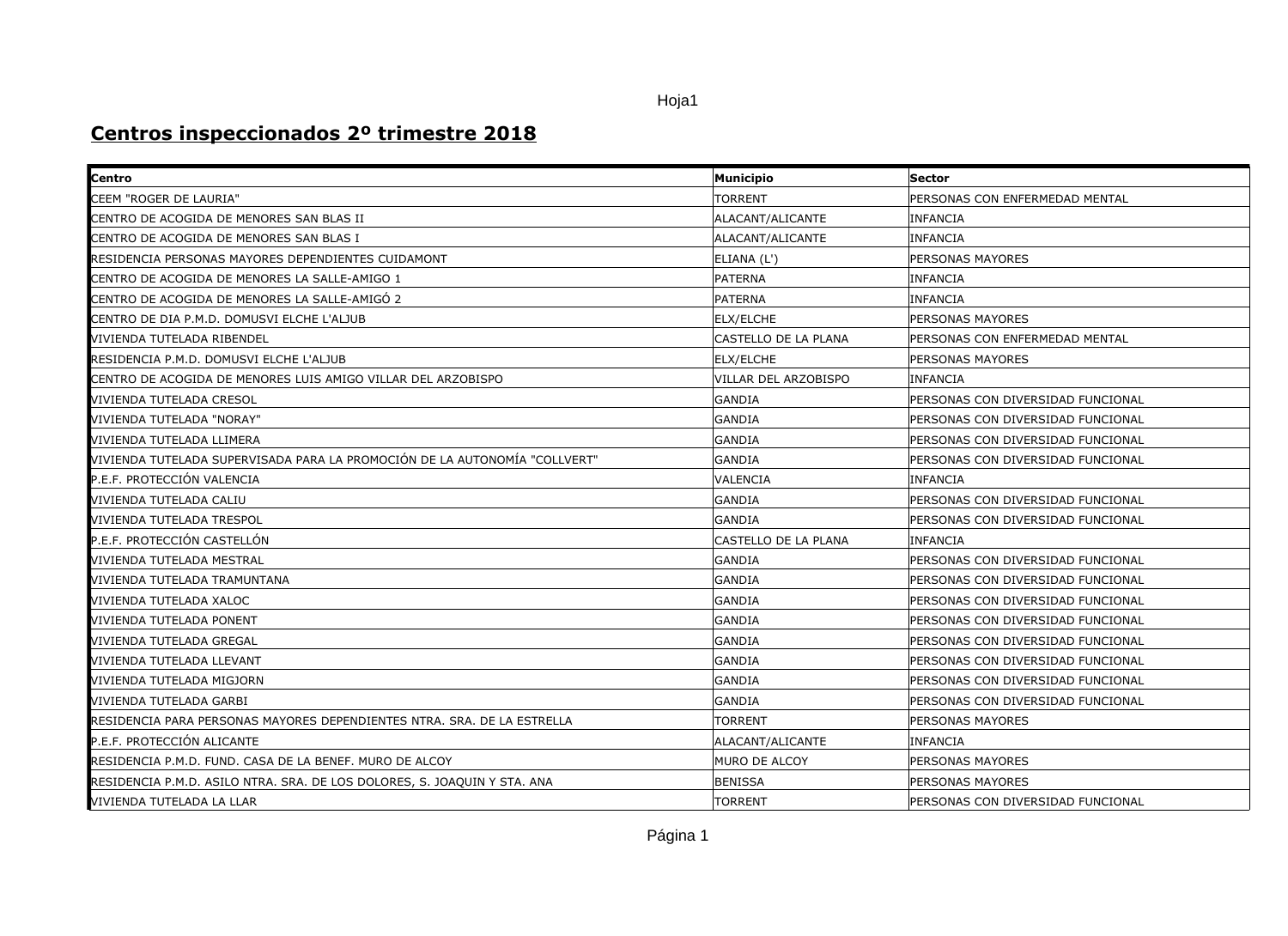| RESIDENCIA P.M.D. SAVIA ALBUIXECH                                | ALBUIXECH                | PERSONAS MAYORES                  |
|------------------------------------------------------------------|--------------------------|-----------------------------------|
| VIVIENDA TUTELADA GOIG                                           | <b>TORRENT</b>           | PERSONAS CON DIVERSIDAD FUNCIONAL |
| VIVIENDA TUTELADA "CARMEN CUESTA II"                             | <b>TORRENT</b>           | PERSONAS CON DIVERSIDAD FUNCIONAL |
| VIVIENDA TUTELADA "CARMEN CUESTA III"                            | <b>TORRENT</b>           | PERSONAS CON DIVERSIDAD FUNCIONAL |
| VIVIENDA TUTELADA "CARMEN CUESTA I"                              | <b>TORRENT</b>           | PERSONAS CON DIVERSIDAD FUNCIONAL |
| VIVIENDA TUTELADA "CARMEN CUESTA IV"                             | <b>TORRENT</b>           | PERSONAS CON DIVERSIDAD FUNCIONAL |
| <b>VIVIENDA TUTELADA TRESOR</b>                                  | <b>TORRENT</b>           | PERSONAS CON DIVERSIDAD FUNCIONAL |
| VIVIENDA TUTELADA HERMANAS MISIONERAS DE CRISTO                  | VALL D'UIXO (LA)         | PERSONAS CON DIVERSIDAD FUNCIONAL |
| RESIDENCIA MIXTA DOMUSVI MONTEARSE                               | SAGUNT/SAGUNTO           | MIXTO                             |
| RESIDENCIA P.M.D. SAN ANTONIO DE BENAGEBER                       | SAN ANTONIO DE BENAGEBER | PERSONAS MAYORES                  |
| RESIDENCIA PARA PERSONAS MAYORES DEPENDIENTES JAIME II           | TAVERNES DE LA VALLDIGNA | PERSONAS MAYORES                  |
| VIVIENDA TUTELADA EL MAS DEL MUSSOL                              | LLIRIA                   | PERSONAS CON DIVERSIDAD FUNCIONAL |
| RESIDENCIA PARA PERSONAS MAYORES DEPENDIENTES SAVIA ORIHUELA     | <b>ORIHUELA</b>          | <b>PERSONAS MAYORES</b>           |
| VIVIENDA TUTELADA L'AURO II ILUSION                              | ICASTELLO DE LA PLANA    | PERSONAS CON DIVERSIDAD FUNCIONAL |
| RESIDENCIA P.M.D. SAVIA REQUENA                                  | <b>REQUENA</b>           | PERSONAS MAYORES                  |
| VIVIENDA TUTELADA L'AURO I                                       | CASTELLO DE LA PLANA     | PERSONAS CON DIVERSIDAD FUNCIONAL |
| RESIDENCIA P.M.D. DOMUSVI SANTA POLA                             | <b>SANTA POLA</b>        | <b>PERSONAS MAYORES</b>           |
| RESIDENCIA P.M.D. SAN LUIS DE MONCADA                            | MONCADA                  | <b>PERSONAS MAYORES</b>           |
| VIVIENDA TUTELADA EL TEU ESPAI                                   | MISLATA                  | PERSONAS CON DIVERSIDAD FUNCIONAL |
| CENTRO DE DÍA DE DE APOYO CONVIVENCIAL Y EDUCATIVO LA INMACULADA | <b>XATIVA</b>            | <b>INFANCIA</b>                   |
| CENTRO DE ACOGIDA LA INMACULADA                                  | <b>XATIVA</b>            | <b>INFANCIA</b>                   |
| CENTRO DE ACOGIDA S. PATRONOS, BERNARDO, MARÍA Y GRACIA          | ALZIRA                   | <b>INFANCIA</b>                   |
| RESIDENCIA Y CENTRO DE DIA P.M.D. "VIRGEN DE GRACIA"             | VILA-REAL                | PERSONAS MAYORES                  |
| RTE ILEGAL C/ RAFAEL ALBERTI II (POBLA LLARGA)                   | POBLA LLARGA (LA)        | PERSONAS MAYORES                  |
| RTE ILEGAL C/ RAFAEL ALBERTI I (POBLA LLARGA)                    | POBLA LLARGA (LA)        | <b>PERSONAS MAYORES</b>           |
| CENTRO DE ACOGIDA DE MENORES PROJECTE OBERT LLIRIA               | LLIRIA                   | INFANCIA                          |
| CENTRO DE DIA TORREFIEL                                          | VALENCIA                 | PERSONAS CON DIVERSIDAD FUNCIONAL |
| CENTRO DE ATENCION TEMPRANA LA SAFOR                             | GANDIA                   | PERSONAS CON DIVERSIDAD FUNCIONAL |
| PUNTO DE ENCUENTRO FAMILIAR JUDICIAL VALENCIA                    | <b>VALENCIA</b>          | INFANCIA                          |
| RESIDENCIA DISMINUIDOS PSÍQUICOS AUTÓNOMOS "SAN FRANCESC"        | BENICARLO                | PERSONAS CON DIVERSIDAD FUNCIONAL |
| RESIDENCIA P.M.D. SOLIMAR DAIMÚS                                 | DAIMUS                   | PERSONAS MAYORES                  |
| PUNTO DE ENCUENTRO FAMILIAR JUDICIAL ALCOY                       | ALCOI/ALCOY              | <b>INFANCIA</b>                   |
| CENTRO DE ACOGIDA DE MENORES BENISSA 2                           | <b>BENISSA</b>           | <b>INFANCIA</b>                   |
| CENTRO OCUPACIONAL TREVOL                                        | ALBAIDA                  | PERSONAS CON DIVERSIDAD FUNCIONAL |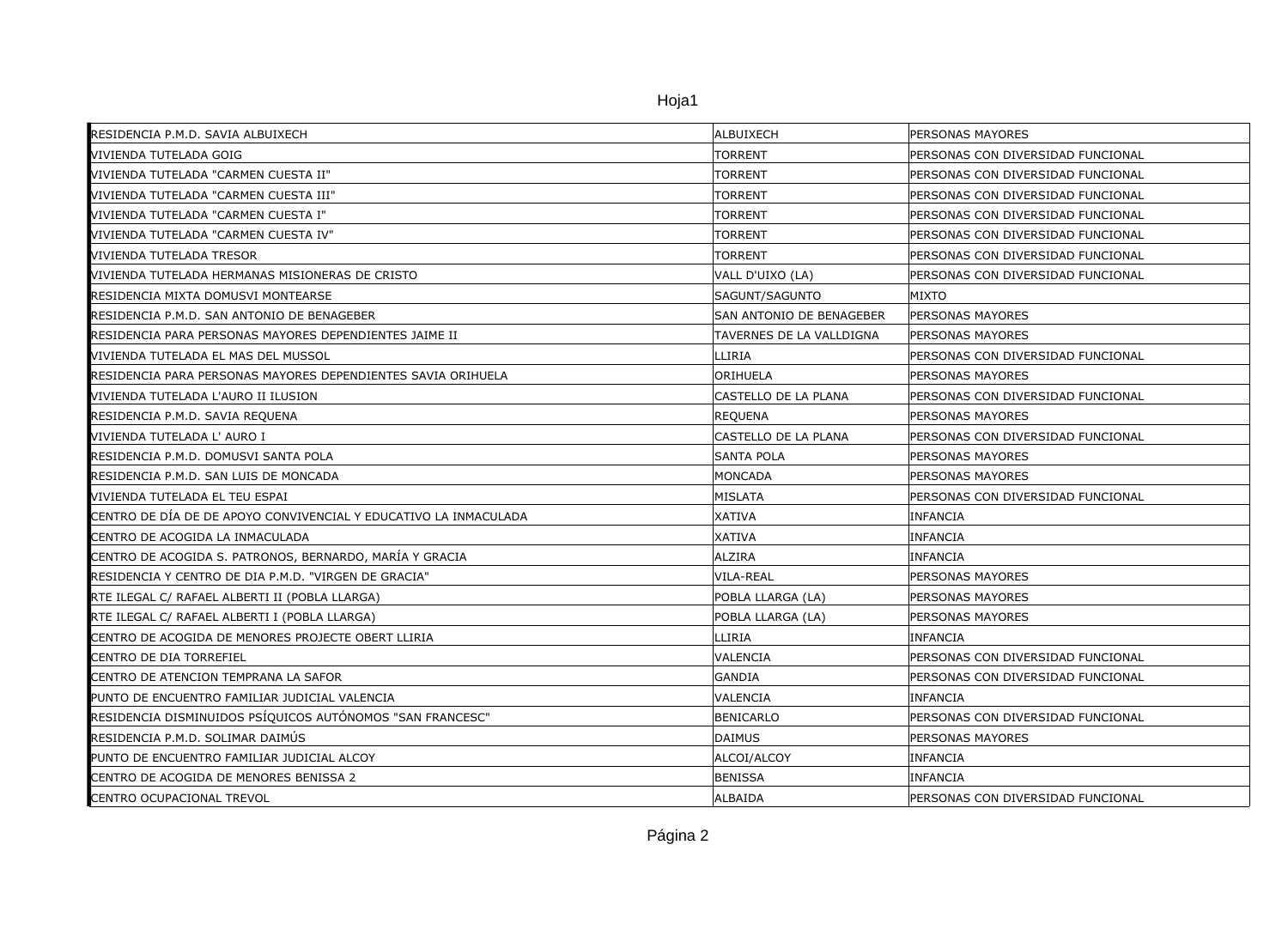Hoja1

| CENTRO OCUPACIONAL GORMAGET                                                                          | ALCOI/ALCOY              | PERSONAS CON DIVERSIDAD FUNCIONAL |
|------------------------------------------------------------------------------------------------------|--------------------------|-----------------------------------|
| PUNTO DE ENCUENTRO FAMILIAR JUDICIAL BENISSA                                                         | <b>BENISSA</b>           | <b>INFANCIA</b>                   |
| R.P.M.D. SANT LLORENC                                                                                | VILA-REAL                | <b>PERSONAS MAYORES</b>           |
| CENTRO DE ACOGIDA DE MENORES MISLATA I                                                               | MISLATA                  | <b>INFANCIA</b>                   |
| PUNTO DE ENCUENTRO FAMILIAR JUDICIAL ELDA                                                            | <b>ELDA</b>              | <b>INFANCIA</b>                   |
| CENTRO DE DÍA DE ADOLESCENTES Y ADULTOS AUTISTAS "EL CAU"                                            | CASTELLO DE LA PLANA     | PERSONAS CON DIVERSIDAD FUNCIONAL |
| RESIDENCIA DE JOVENES Y ADULTOS "EL CAU"                                                             | CASTELLO DE LA PLANA     | PERSONAS CON DIVERSIDAD FUNCIONAL |
| CENTRO OCUPACIONAL MARIA RAFOLS                                                                      | UTIEL                    | PERSONAS CON DIVERSIDAD FUNCIONAL |
| CENTRO DE ATENCION TEMPRANA ENRIQUE RIQUELME                                                         | PATERNA                  | PERSONAS CON DIVERSIDAD FUNCIONAL |
| CENTRO OCUPACIONAL LA TORRETA                                                                        | <b>ELDA</b>              | PERSONAS CON DIVERSIDAD FUNCIONAL |
| PUNTO DE ENCUENTRO FAMILIAR JUDICIAL MANISES                                                         | MANISES                  | <b>INFANCIA</b>                   |
| PUNTO DE ENCUENTRO FAMILIAR JUDICIAL MISLATA                                                         | MISLATA                  | INFANCIA                          |
| PUNTO DE ENCUENTRO FAMILIAR JUDICIAL UTIEL                                                           | UTIEL                    | <b>INFANCIA</b>                   |
| PUNTO DE ENCUENTRO FAMILIAR JUDICIAL PATERNA                                                         | <b>PATERNA</b>           | <b>INFANCIA</b>                   |
| SERVICIO PUNTO DE ENCUENTRO CASTELLÓN                                                                | CASTELLO DE LA PLANA     | <b>INFANCIA</b>                   |
| PUNTO DE ENCUENTRO FAMILIAR JUDICIAL SAN VICENT DEL RASPEIG                                          | SANT VICENT DEL RASPEIG  | <b>INFANCIA</b>                   |
| RESIDENCIA P.M.D. DOMUSVI EL CAMPELLO                                                                | CAMPELLO (EL)            | PERSONAS MAYORES                  |
| RESIDENCIA P.M.D. SAVIA ALCÁSSER                                                                     | <b>ALCASSER</b>          | PERSONAS MAYORES                  |
| RESIDENCIA P.M.D. SAVIA SAN ANTONIO DE BENAGEBER                                                     | SAN ANTONIO DE BENAGEBER | <b>PERSONAS MAYORES</b>           |
| RESIDENCIA PARA PERSONAS MAYORES DEPENDIENTES ENTRENARANJOS                                          | RIBA-ROJA DE TURIA       | PERSONAS MAYORES                  |
| RESIDENCIA P.M.D. DOMUSVI CIUDAD DE LAS ARTES                                                        | VALENCIA                 | <b>PERSONAS MAYORES</b>           |
| CENTRO DE ATENCIÓN TEMPRANA Y DESARROLLO INFANTIL (ATEMDI)                                           | SAGUNT/SAGUNTO           | PERSONAS CON DIVERSIDAD FUNCIONAL |
| CENTRO DE ACOGIDA DE MENORES "CASITA DE REPOSO"                                                      | ELX/ELCHE                | <b>INFANCIA</b>                   |
| PUNTO DE ENCUENTRO FAMILIAR JUDICIAL ELCHE                                                           | ELX/ELCHE                | <b>INFANCIA</b>                   |
| CENTRO ATENCION DIURNA PARA PERSONAS CON DISCAPACIDAD EN SITUACION DE DEPENDENCIA<br>"GREGORIO ORTIZ | PILAR DE LA HORADADA     | PERSONAS CON DIVERSIDAD FUNCIONAL |
| PUNTO DE ENCUENTRO FAMILIAR JUDICIAL ALICANTE                                                        | ALACANT/ALICANTE         | <b>INFANCIA</b>                   |
| PUNTO DE ENCUENTRO FAMILIAR JUDICIAL VINÀROS                                                         | <b>VINAROS</b>           | <b>INFANCIA</b>                   |
| CENTRO DE ATENCIÓN TEMPRANA CREIXEM                                                                  | VINAROS                  | PERSONAS CON DIVERSIDAD FUNCIONAL |
| PUNTO DE ENCUENTRO FAMILIAR JUDICIAL SAGUNTO                                                         | SAGUNT/SAGUNTO           | <b>INFANCIA</b>                   |
| PUNTO DE ENCUENTRO FAMILIAR JUDICIAL GANDÍA                                                          | GANDIA                   | INFANCIA                          |
| CENTRO ESTIMULACION PRECOZ DIGNAVALL                                                                 | TAVERNES DE LA VALLDIGNA | PERSONAS CON DIVERSIDAD FUNCIONAL |
| <b>CENTRO DE DIA BRESSOL</b>                                                                         | <b>GANDIA</b>            | PERSONAS CON DIVERSIDAD FUNCIONAL |
| RESIDENCIA P.M.D. FUND.ASILO CALLOSA D'EN SARRIA                                                     | CALLOSA D'EN SARRIA      | <b>PERSONAS MAYORES</b>           |